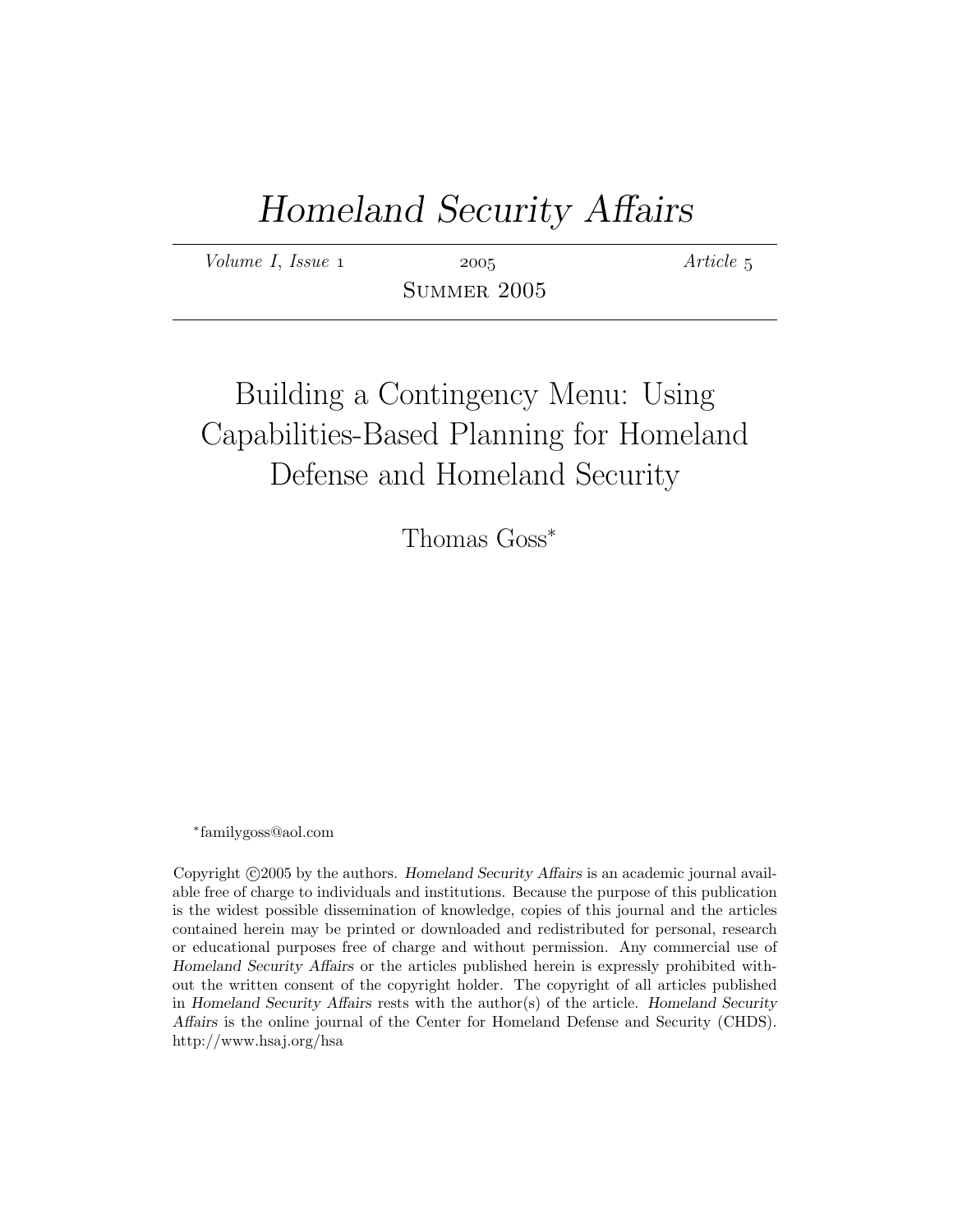# Building a Contingency Menu: Using Capabilities-Based Planning for Homeland Defense and Homeland Security

Thomas Goss

#### Abstract

Terrorist threat actors are both cunning and adaptive, relying on surprise to overcome security measures. For this reason, military and security planners must embrace a more flexible, comprehensive, and comprehensible approach to contingency planning – a method based on neither threats nor scenarios exclusively, but rather on integrating these two approaches into a planning process based on capabilities. Using the concepts of "lines of operation" and "capabilities" as dynamics to define and explain potential and likely interactions, the capabilities-based planning method proposed in this article produces a menu of options for decision-makers that are directly related to specific threat capabilities and linked to specific resources. The question "who is the threat?" is reworded as "what could the threat do?" allowing exploration of a much broader range of eventualities and giving Homeland Defense and Security planners a defined and detailed threat to plan against.

AUTHOR BIOGRAPHY: Lieutenant Colonel Thomas Goss is an active duty officer in the U.S. Army currently serving on the International Military Staff at the North Atlantic Treaty Organization (NATO) Headquarters in Brussels, Belgium. For the last four years, LTC Goss has been a Strategic Plans and Policy officer working on issues of Homeland Defense and Homeland Security while assigned to North American Aerospace Defense Command (NORAD) and U.S. Northern Command in Colorado Springs, Colorado. LTC Goss received a Ph.D. in History from Ohio State University and recently graduated from the Naval Postgraduate School with a master's degree in Homeland Security.

KEYWORDS: prevention, planning, capabilities, lines of operation, threat definition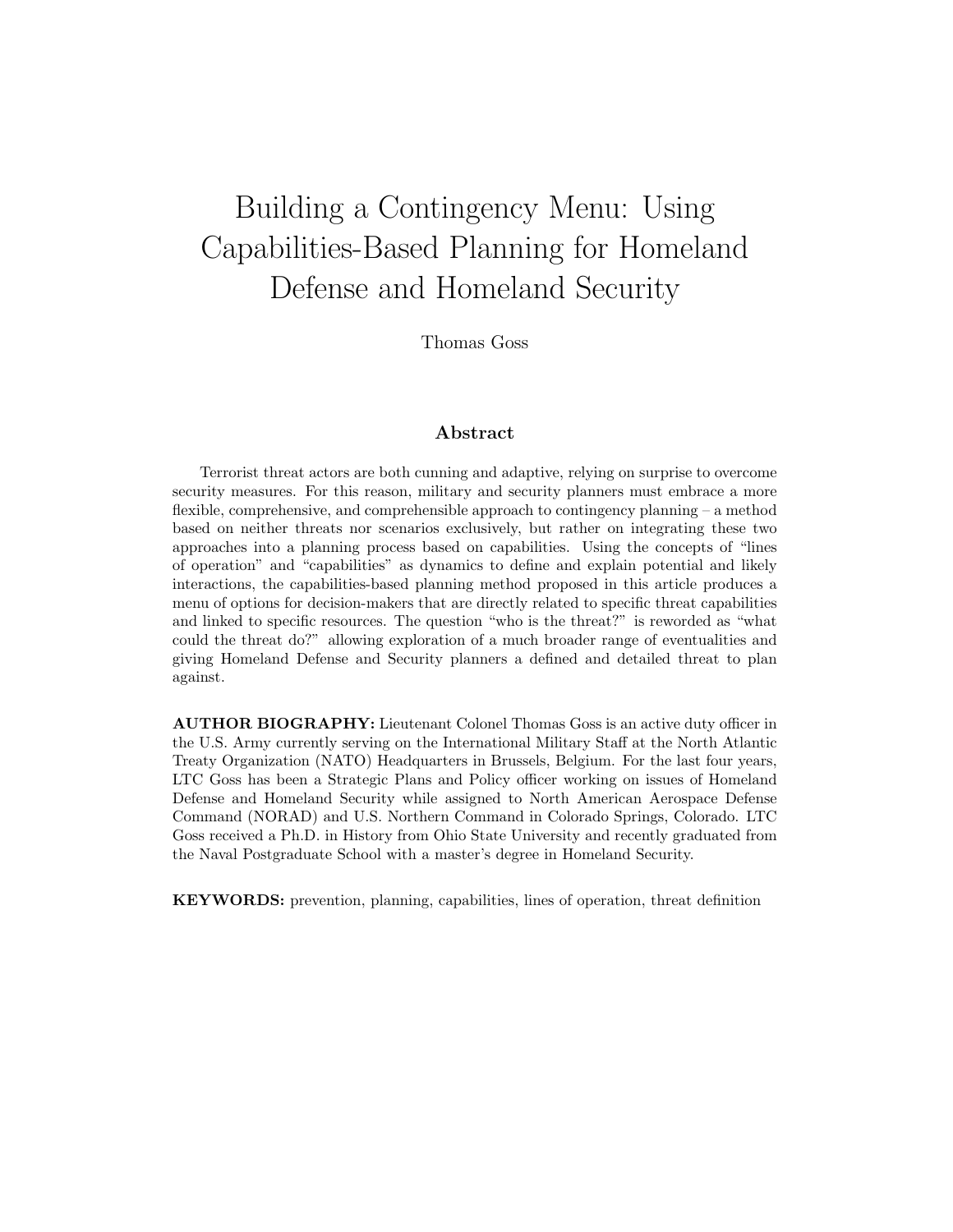#### **INTRODUCTION: The Vital Task of Planning for the Worst**

"Within a few hours [on September 11, 2001], the threats to our world had become exponentially more complex," the New York City Fire Commissioner concluded in the *FDNY Strategic Plan 2004-2005*, "[and] the Fire Department, in turn, needed to adapt."<sup>1</sup> The challenge for homeland defense and homeland security organizations is uncertainty as to what to adapt to, with a threat being too ambiguous and diverse to easily identify. For military planners at United States Northern Command, counter-terrorism planners at the Department of Homeland Security (DHS), and strategic planners in police and fire departments, there are many questions: What exactly is the threat? What part of this threat is our responsibility? What capabilities will we need to detect and to stop these threats? The next concern is often the perplexing question: how do I explain this plan to my boss? Because terrorist threat actors are both cunning and adaptive, relying on surprise to overcome security measures, military and security planners must embrace a more flexible, comprehensive, and comprehensible approach to contingency planning – a method based on neither threats nor scenarios exclusively, but rather on integrating these two approaches into a planning process based on capabilities.

The process of contingency planning and resource allocation poses one of the greatest current challenges for those responsible for protecting the United States because of the severity and diversity of the threats and the required timeliness of any defensive operations and security responses. The *National Strategy for Homeland Security* recognizes this by designating "manage risks and allocate resources judiciously" as guiding principles and goes on to declare, "because the number of potential terrorist acts is nearly infinite, we must make difficult choices about how to allocate resources against those risks that pose the greatest danger to our homeland."<sup>2</sup> At this task, military and security planners have struggled to develop a comprehensive and comprehensible planning system using existing approaches of traditional threat-based planning that focus on the "who," and scenario-based planning that address the "what." To present senior decision-makers with timely and effective contingency plans, planners need to transition to a more flexible and dynamic capabilities-based planning method that focuses on the "how" and can thus frame required capabilities and overcome uncertainty concerning the threat.

## **PROBLEMS WITH CURRENT PLANNING METHODOLOGIES**

The *National Security Strategy* identifies the vital function of having a formal and deliberate process of threat assessment, yet such process has yet to gain wide acceptance. Conceptually, there are three fundamental approaches to conducting a threat assessment, focusing on the "who," the "what," and the "how" of the threat. In a traditional threat assessment, analysts address the "who" of the threat: the threat actor(s), their "order of battle," and their most likely courses of action. The second conceptual approach looks at the "what" of the threat: what part of the threat is a specific agency's responsibility to defeat, and what aspect of the threat planners should address through threat scenarios.

One of the critical products for decision-makers in concept development is the "intelligence estimate" or "threat assessment." As current DOD doctrine asserts, "intelligence should provide the commander with an understanding of the adversary in terms of the adversary's probable intent, objectives, strengths, weaknesses, probable course-of-action, most dangerous course-ofaction, values, and critical vulnerabilities."<sup>3</sup> Based on this threat assessment and strategic guidance, planners develop a single course of action with branches and sequels. This traditional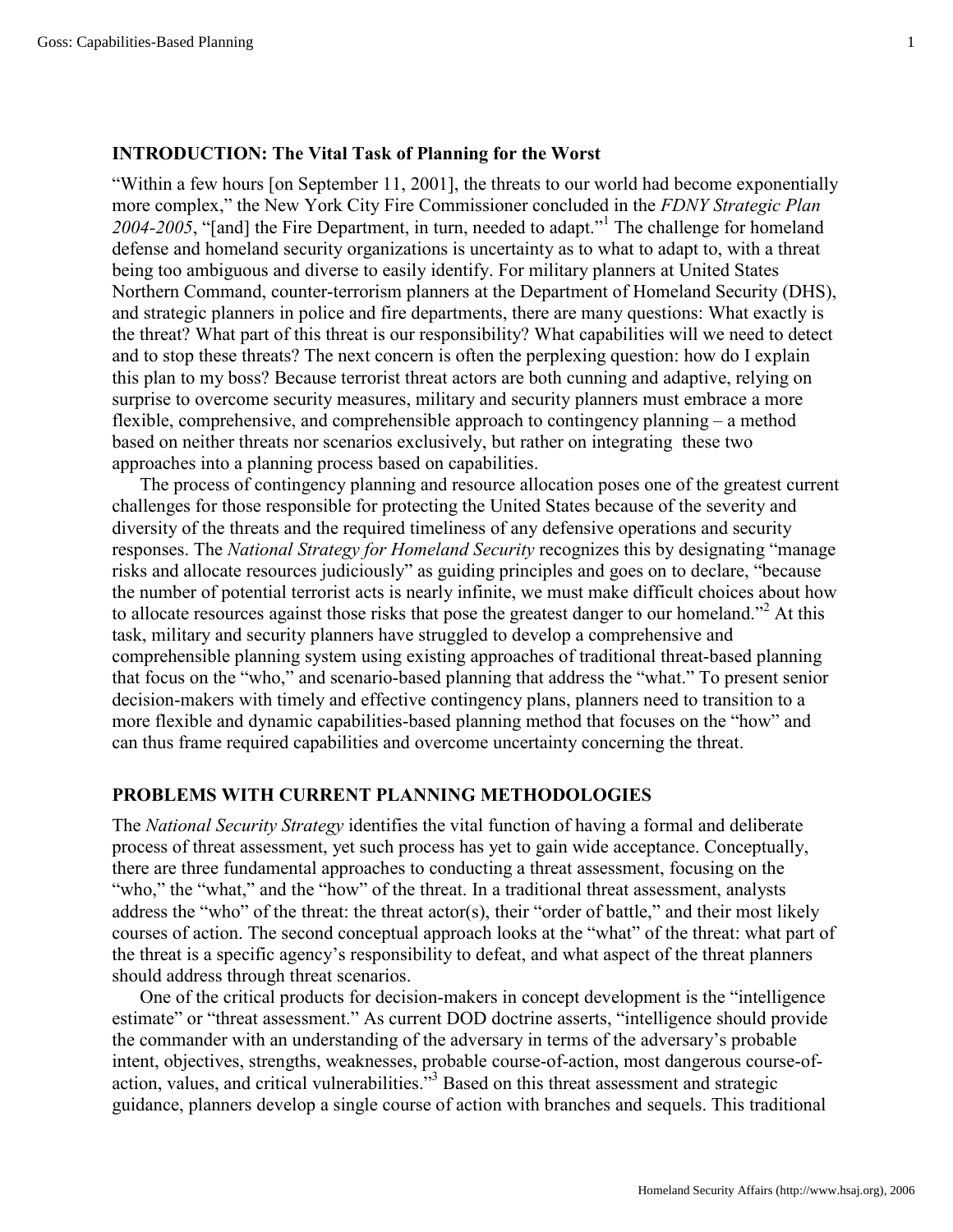planning process results in decision-makers selecting a single contingency plan with a "throw the switch" type of action. Traditional military planning process can thus be seen as a single decision chain, which was effective during the relatively stable strategic environment of the Cold War when even complex plans for major theater wars could go years with only slight modifications.

However appropriate this traditional approach is for a threat like the North Korean military, threat-based planning produces only guesses in the face of state-sponsored and non-state threat actors that the U.S. faces currently. This is due, in turn, to such things as a dearth of intelligence on Al Qaeda's organizational structure and operational capabilities. Without knowing how many "cells" are operating, how they receive operational guidance, and where specifically they plan to strike, planners have little on which to build plans. While intelligence successes in the global war or terrorism have been filling in the blanks on many such questions, the absence of a template will continue to frustrate those who seek to apply a traditional "who" approach to the unprecedented threats to the United States. Taking a traditional threat-based planning approach in an asymmetric and unprecedented threat environment can be inherently frustrating because of the absence of enough hard intelligence and results in continued inability to template a terrorist "order of battle" or determine courses of action.

After 9/11, many homeland security planners tried a different approach to contingency planning by using a "scenario-based" planning process that focused on what events could happen. This approach was based on "what if" drills that postulated a limited number of threat actions and then wargamed agency responsibilities for potential counters. The process of this scenario-based approach was best seen at the Salt Lake City Olympics, and shows the advantages of this method of planning: it is simple to execute and modifiable based on the scenarios selected. These "what if" contingency plans have the additional benefit of not requiring a detailed threat assessment, as issues and questions concerning the threat can be mitigated by making assumptions to fit the scenario. Though conceptually simple, and therefore attractive for initial planning efforts, this approach does have weaknesses because effective "scenario-based" planning requires certainty about possible scenarios and a limited number of scenarios to plan against.

An inherent problem with this "what if" method is unavoidable: scenario-based planning produces plans only for the contingency scenarios selected. These problems were revealed in 2002 when DOD facilitated a Homeland Security and Homeland Defense series of tabletop exercises to wargame existing contingency plans in what became known as the "Nine Scenarios." The goal of this planning exercise was to clarify DOD responsibilities during the establishment of the DHS. During initial meetings, there was little agreement as to what scenarios to utilize because of lack of consensus on the most likely "what ifs" – a return to the need for "actionable intelligence" to discern what, how, and where the terrorists were going to strike next. As a result, nine very broad scenarios such as "attack on a port" and "biological attack" were selected, and multiple branches and variations of each scenario were developed. The process was reduced to a discussion of what would be the most challenging scenarios (a lengthy list of extreme contingencies) and a conscious dismissal of any attempt to determine a limited and manageable number of likely "what if" contingencies. The end result was disagreement on reasonable scenarios and little progress on wargaming and planning due to an inability to get past discussions on the scenarios themselves. This is precisely what planners are told to avoid: "fighting the scenario."

The DHS recently attempted to overcome this challenge by formalizing a set of standard threat scenarios. This form of "universal threat" planning is designed to be the foundation for the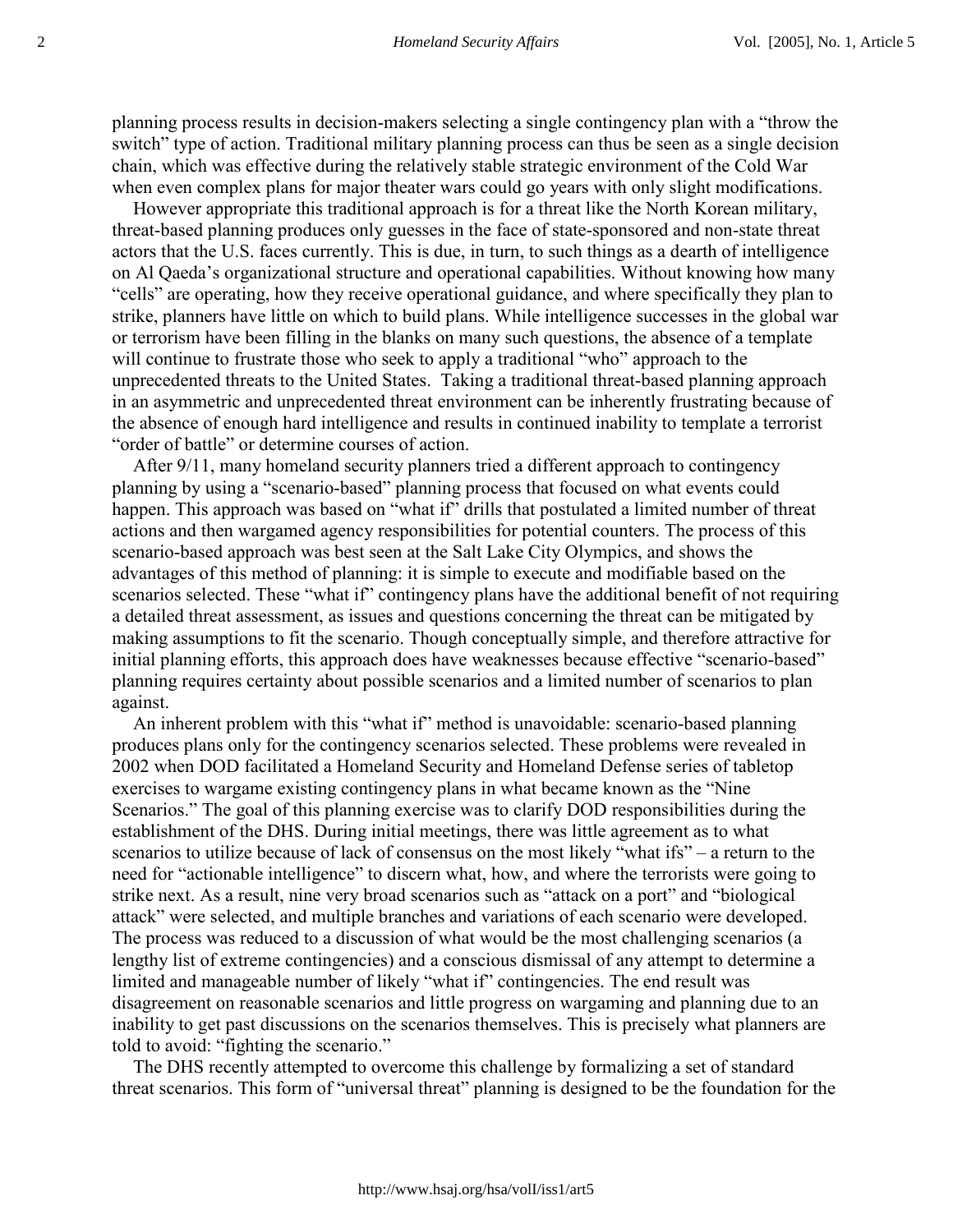development of all "national preparedness standards from which homeland security capabilities can be measured."<sup>4</sup> Because of the current counter-terrorism focus and concern for potential mass casualty attacks, DHS introduced a formal threat baseline of "threat scenarios" that city planners are to use to evaluate their current level of manning, equipping, and planning for prevention and recovery capacity. While utilizing a scenario-based planning process, even the introduction to these "planning scenarios" stresses the need for capabilities-based planning and "for domestic incident preparedness to proceed through a capabilities-based approach."<sup>5</sup>

This effort has run into resistance from homeland security planners who claim that "one size does *not* fit all." The scenario-based approach makes claims of flexibility with "ways that allow them to be adapted to local conditions," but offers a framework of set tasks and agency roles that cannot be easily modified.<sup>6</sup> City planners and decision-makers are quick to point out that each city is in fact unique in its infrastructure, assets, resources, and vulnerability. The challenge for any scenario-based approach is to be able to plan with certainty that the scenarios developed will be the scenarios faced. That certainty is a rare and perishable commodity in the diverse planning community that addresses the multifaceted and ambiguous threats to the U.S. Homeland.

Therefore, neither "threat-based" nor "scenario-based" planning will work effectively for homeland defense or homeland security planning because the asymmetric threat cannot be used as a template.<sup>7</sup> Advocates of capabilities-based planning assert that it is this strong potential for the threat to achieve surprise by asymmetric means that makes threat-based and scenario-based planning a poor match for the needs of emerging planning challenges like homeland defense and homeland security. This is because:

- Threat-based planning is very susceptible to threat deception, causing the U.S. to mischaracterize and often underestimate the threat;
- Planners traditionally tend to "mirror image" threats when little hard intelligence is available which is only effective for symmetric threats;
- Large bureaucracies like DOD tend toward "group think" and discourage the unconventional thinking required to understand and assess asymmetric threats;
- Resource constraints tend to focus time and money on traditional big ticket weapons systems and discourage development of capabilities for the "unproven" asymmetric threats. $8$

The memories of 9/11 and the fears of unprecedented terrorist capabilities combine with these uncertainties to drive homeland defense and homeland security planners to search for a planning process that avoids these pitfalls.

#### **DEVELOPING A CAPABILITIES-BASED PLANNING METHODOLOGY**

To address the perceived growing complexity of the global security situation for the United States, the Department of Defense (DOD) is advocating "capabilities-based" defense planning to achieve a broad portfolio of military capabilities that will perform robustly in uncertain future environments.9 As first formalized in the 2001 DOD *Quadrennial Defense Review*, a capabilities-based approach "focuses more on how an adversary might fight rather than specifically whom the adversary might be or where a war might occur." $10^{\circ}$  To accomplish this broad goal, DOD planning focuses on strategic planning and is expressed in the newest Defense Planning Scenarios used to predict future contingencies. Strategic documents at DOD (e.g. *Strategic Planning Guidance*, *Contingency Planning Guidance,* and *National Military Strategy*) have started adopting this concept by focusing planning "on how adversaries will fight in the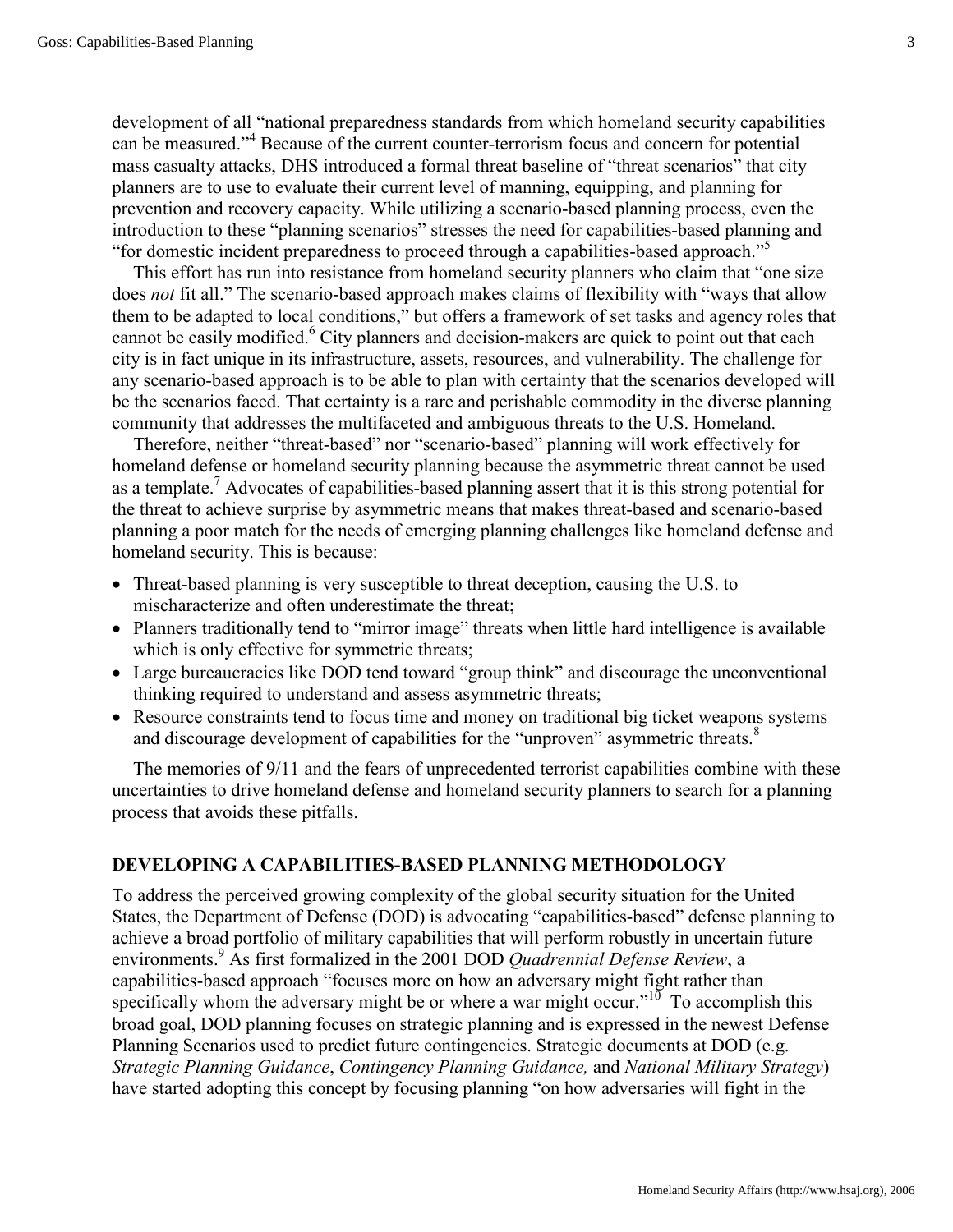future rather than on which specific adversaries we may fight." While not formalizing any definition of what the words "capabilities-based planning" mean (much less how to do it), each document addresses capabilities-based planning as a goal and a mechanism to overcome the nebulous nature of the strategic environment.

The genesis for this approach to planning was strategic thinking at the RAND Corporation's National Defense Research Institute. The author of much of the conceptual work behind the current push for capabilities-based planning is Paul K. Davis at RAND, who defines capabilitiesbased planning as "planning, under uncertainty, to provide capabilities suitable for a wide range of modern-day challenges and circumstances, while working within an economic framework."<sup>11</sup> Though focused on DOD force structure planning rather than campaign planning, Davis believes this new approach to Defense planning is not antithetical to threat-based planning, nor does it solely signify a shift in emphasis from threat to capabilities. Rather, it satisfies the need for increasing variability in Defense planning cases and in the key planning factors for friendly and enemy forces, to better account for uncertainty. For this approach, the question "who is the threat?" is addressed as a reworded question "what could the threat *do*?" to allow exploration of a much broader range of eventualities.<sup>12</sup> This helps planners to define capabilities needed rather than individual numerical solutions to narrowly defined, highly scripted individual cases because capabilities-based planning treats the threat as a continuum, within prescribed limits, rather than as a set of single-point values.

A working definition of "Capabilities-Based Planning" modifies these initial DOD and RAND characterizations in order to address the requirements of homeland defense and homeland security contingency planning for a flexible process that resembles a conceptual "menu" approach to planning. A capabilities-based planning process can therefore be defined as an analytical process of assessing strike means, capacity, and likelihood of all potentially hostile actors, with an emphasis on recasting intelligence uncertainty into a modular "menu" of potential threat capabilities. This planning process results in a solution framework emphasizing "building blocks" of capabilities that could be tailored to meet persistent general threats or a specific emerging threat.<sup>13</sup> By bracketing potential hostile capacities with assumptions of likelihood, planners can define and codify amorphous threats, develop a list of required capabilities and required authorities and policies to counter anticipated enemy actions, and retain flexibility in response to changes in the strategic threat environment. Each new piece of new intelligence further refines what threat capabilities exist and any "actionable intelligence" triggers the execution of pre-planned defense and security capabilities already identified and enabled.

Additionally, because the objective of any planning process is to facilitate senior level decision-making on resource allocation and risk assessments, both the process and the resulting plan must be clear to senior decision-makers. This ensures both senior leader involvement and the ability to make sound choices. By leveraging senior leader involvement, a comprehensible planning process should also clearly identify risks and recommendations on mitigation strategies to increase chances of success. The result of this planning process also must provide a linkage between the plan and required resources to identify decision points to decision-makers. The last requirement of an effective plan is a linkage between the plan and the organization's exercise and training program to provide the mechanism to validate and modify the plan.

#### **DEVELOPING A CAPABILITIES-BASED THREAT ASSESSMENT**

A new conceptual approach that combines the strengths of threat-based and scenario-based thinking needs to be found to structure and assess threats in homeland security and homeland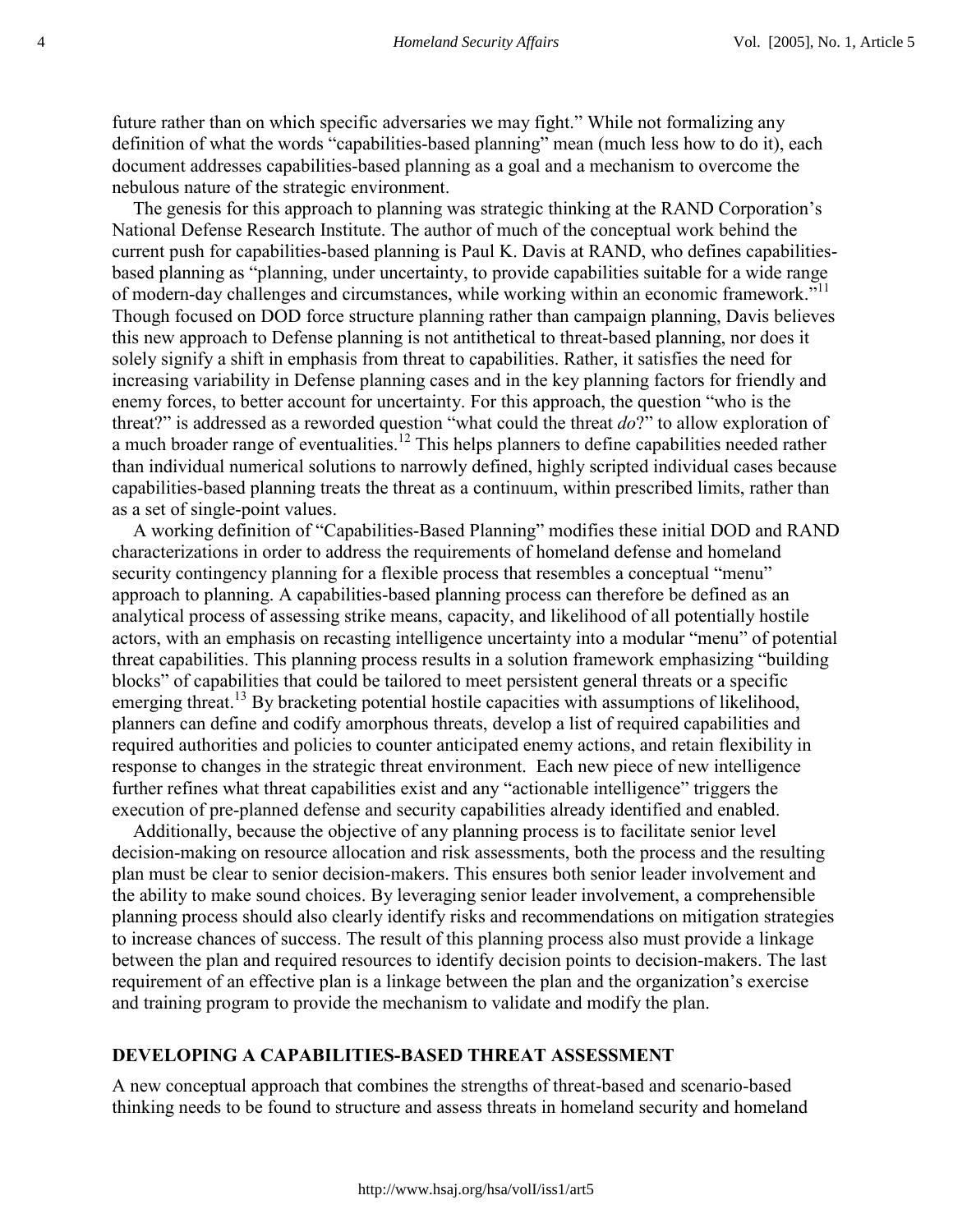defense contingency planning. A solution to this challenge can be found in the concepts of "lines of operation" and "capabilities" as dynamics to define and explain potential and likely interactions. As opposed to the spatial or temporal divisions of the battle space by borders, or domains like air and seas, and phasing like build-up, defense, and offense, homeland defense campaigns are shaped by a reactive concept to threat actions and the division of the threat into potential lines of operation. "Lines of operation" are defined by the Department of Defense as "lines that define the directional orientation of the force in time and space in relation to the enemy."<sup>14</sup> For homeland defense and homeland security operations, these lines of operation can be modified to address distinct and related methods of both attack and defense such as "maritime attacks" or "attacks on continuity of government."

These lines of operation for the threat can then be defined and depicted in terms of specific capabilities. The Department of Defense dictionary defines a "capability" as "the ability to execute a specific course of action (a capability may or may not be accompanied by an intention).<sup>"15</sup> Having a capability implies the ability to perform a set of tasks required to accomplish the mission requiring the capability. This intentionally very broad definition covers both capabilities involved in strategic organizational issues (like force sizing and procurement) and operational issues (such as tactics and weapon performance). For this article, a capability is defined as the ability to perform a specified task within the conditions and performance standards accepted for that mission set. Therefore, the capability to conduct a "swarm boat attack" includes the ability to plan and execute multiple simultaneous attacks on maritime targets using small boats with an expectation of causing significant damage to the targets. However, it is important to highlight that this does not imply that the group with this capability has the plan or the intent to use this specific capability in their next attack.



## **Figure 1 A Capabilities-Based Approach to Threat Assessment**

In terms of identifying the threat, this "how" approach aims to produce a matrix of possible (and likely) threat capabilities that need to be countered by assessing the threat by capability and not by group or actor (see Figure 1). For example, with multiple actors possessing the means and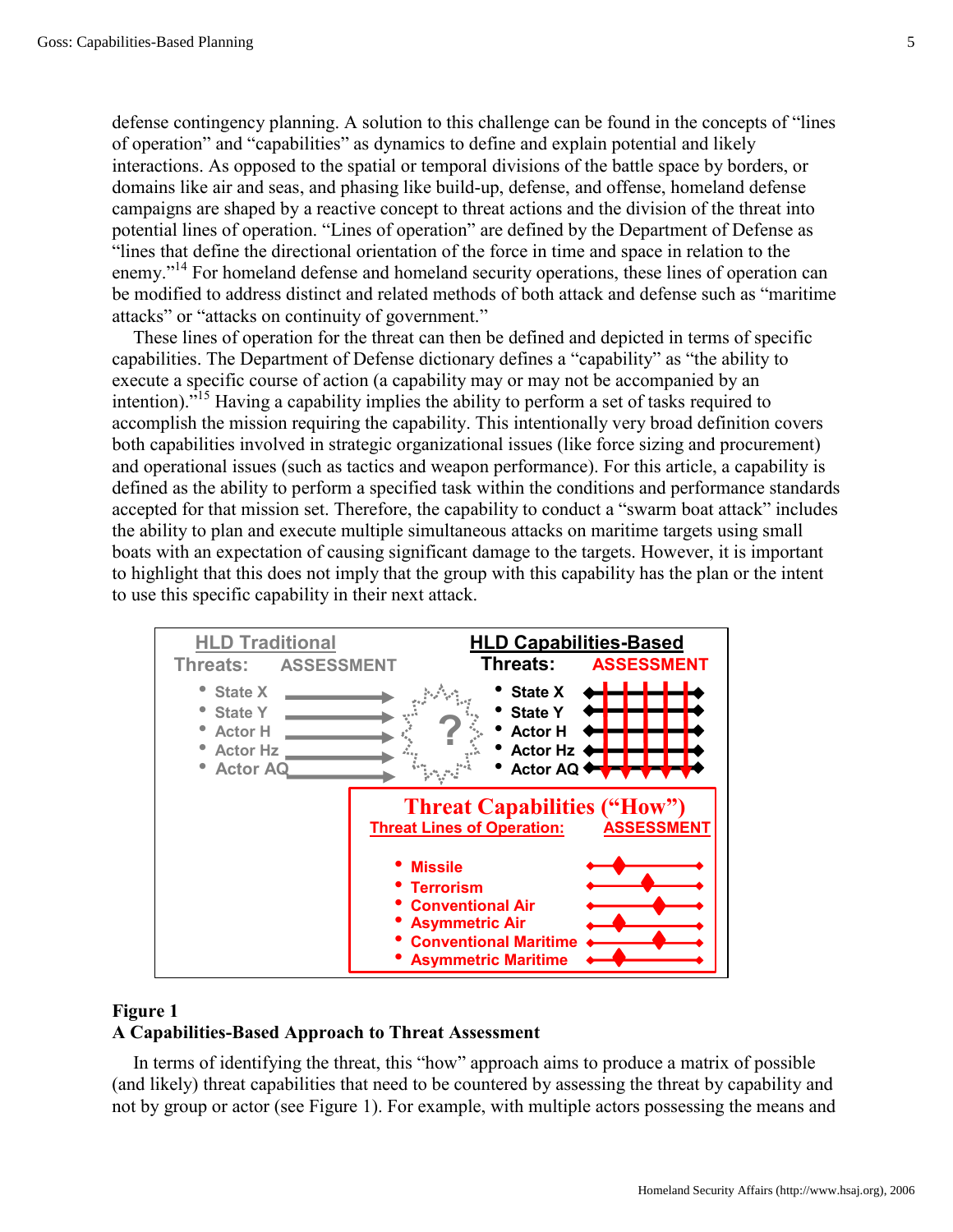the will to conduct terrorism in the U.S. Homeland, the focus of assessment is not Al Qaeda, but any potential terrorist group; i.e., what terrorist acts (or capabilities) are possible? Now the question becomes manageable within current information limits because the intelligence analysts are no longer predicting what or where Al Qaeda will strike next, but how any terrorist could strike. In this manner, a capabilities-based threat assessment is done by first assessing what types of threat lines of operation are possible to bring threat capabilities against the U.S. ( ballistic missiles? terrorism? air attack?). Then for each type of threat faced, threat lines of operation or "red lines" of threat capabilities can be developed to identify specific methods to deliver threat capabilities. Even this rudimentary level of analysis can assist planners in providing a framework for the threat environment. The combination of "lines of operations" and "capabilities" inherent in capabilities-based planning allows an intellectual structure to address the many challenges in homeland defense planning.



## **Figure 2 Developing Threat Lines of Operation and Threat Capabilities**

The same assessment can then be done for each threat type to identify possible hostile capabilities. In building these threat lines of operation, or "red lines," intelligence can be used, not to dictate what exactly trans-national terrorist groups and rogue states are most likely to do, but rather to determine the range of possibilities – the maximum and minimum threat each group poses to the U.S. Homeland (see Figure 2). For example, the threat of ballistic missiles is both complex (due to the technical nature of the method) and well-understood (due to the limited number of threat actors and the physics involved). However, what exactly is the threat? If the threat of strategic attack is developed as a threat capability type, a relatively simple example of a threat line of operation emerges. Even though missile defense rests on hard data of numbers and ranges, developing a maximum and minimum limit to this threat "red line" helps frame the answer to the threat question and helps missile defense planners by scoping the challenge (and defining the required homeland defense capability). For example, the minimum threat to the U.S. Homeland is not zero (the potential for accidental launch or North Korean strategic miscalculation ensures that) and the maximum is not the combined strategic arsenals of China,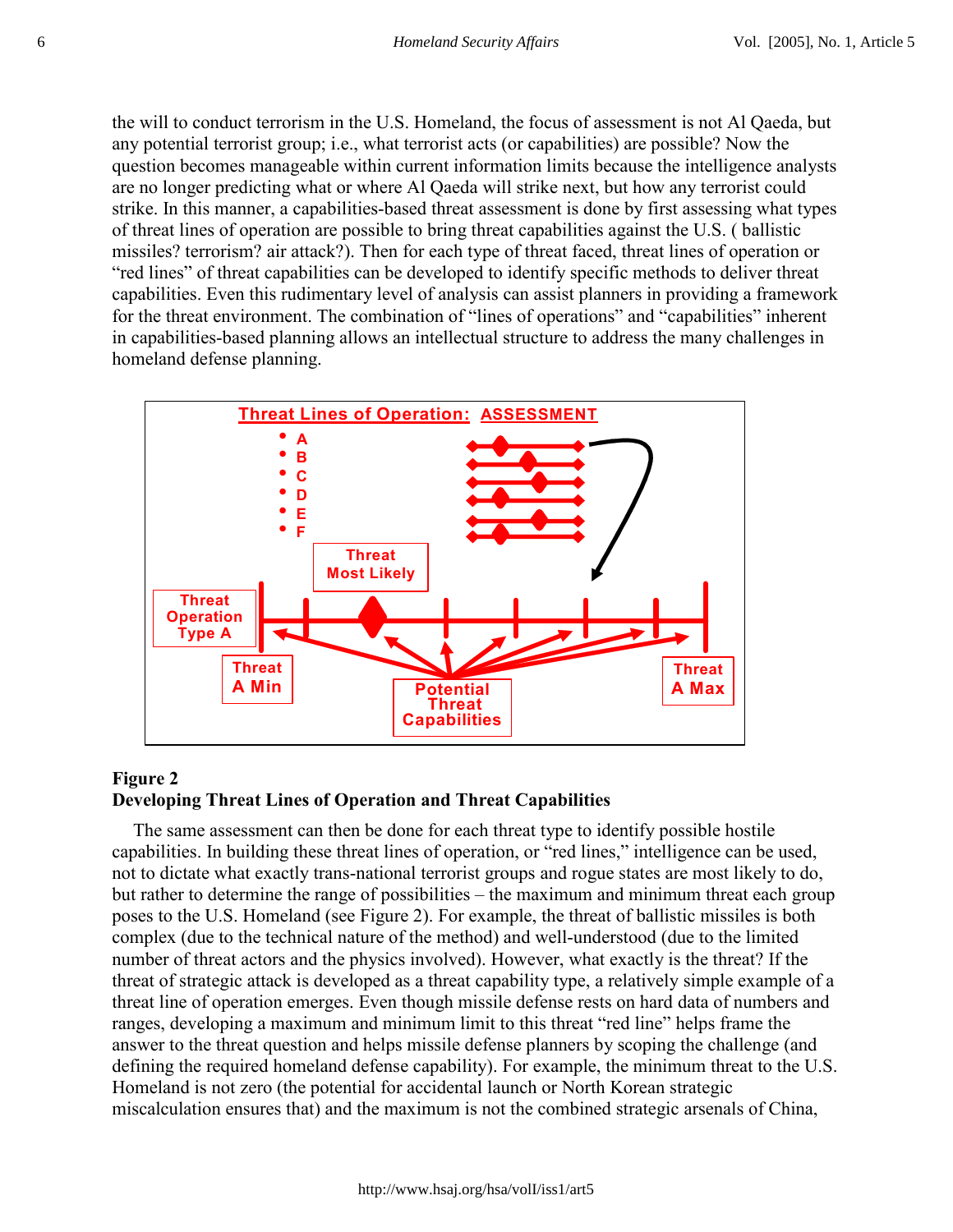France, Great Britain, India, Israel, North Korea, Pakistan, and Russia. While intelligence information may reveal glimpses of the ideology and goals of various threat actors, the simple formula of "threat ideology plus capabilities equals likely targets and courses of action" cannot be used as a tool for threat assessment because ideology is difficult to assess and often can lead to simple – and incorrect – predictions of threat actions.

Problems with an ideological approach can surface on two levels during the threat assessment. First, a single group's ideology (often the group judged to be the most dangerous) can be superimposed on all threats, artificially narrowing potential threat courses of action and possibly overlooking equally likely capabilities. For example, the perceived aim of Al Qaeda is often offered as achieving the goals of "fundamental Islamists," but the numerous diverse groups under this label have disparate and often contradictory ideological objectives. Additionally, there is the complex and difficult problem of accurately determining a threat group's ideology from the outside, based on partial and limited information. For these reasons, the key for a viable assessment framework is to focus broadly across potential threats rather than on the perceived ideology of a single threat actor.

By building a spectrum of specific and distinct threat capabilities along a single line of operation, analysis of current intelligence on each threat actor can help to define what constitutes "likely" threats and anticipated means of attack, and can shape the minimum and maximum of the threat along the developing threat "red line" (see Figure 3). Intelligence can also guide the designation of a "most likely" attack method for each group and a collective "most likely" capability (seen in the red diamond on the threat "red line") for the entire threat line of operation. The result is a coherent and comprehensive threat assessment for a threat such as the notional "transnational air attack" line of operation depicted in Figure 4. Bracketing potential hostile capacities with assumptions of likelihood facilitates narrowing planning into manageable (and often affordable and acceptable) realms. Other possible threat capabilities associated with this threat type – regardless of which threat actor processes this capability or method of attack – are then posited between these assumed limits.



**Figure 3 Developing an Assessment of Threat Capabilities**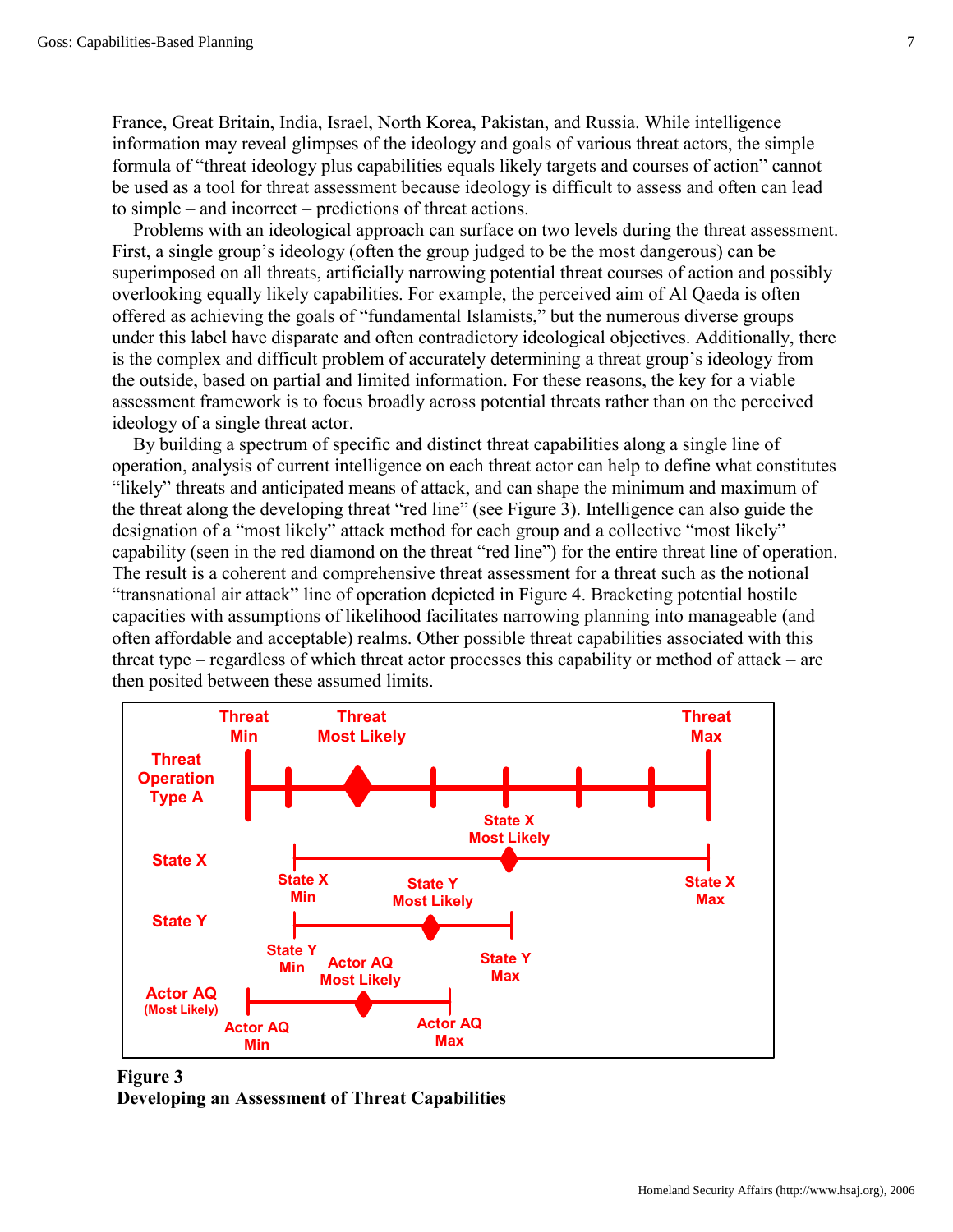This "how" process also has the advantage of being conceptually simple, though complex and detailed in practice and open to constant conceptual refinement. An example of a simplified (and notional) capabilities-based threat assessment can be seen in the transnational air attack threat line of operation in Figure 4. This line of operation for the threat would be built to include all unconventional asymmetric air threats aimed at the U.S. Homeland, but tailored for the responsibility and role of the organization conducting the assessment. In this way, while each numbered capability point is subject to challenge and dissection, the holistic nature of the threat and what needs to be countered are graphically represented. Then current intelligence on various threat actors would determine the most likely threat threshold as seen by the red diamond depicted as capability G7. The "transnational air attack" line of operation (if conducted with actual intelligence available), would answer questions regarding the threat while being flexible to changing conditions on threat actors, intent, and capabilities.



## **Figure 4**

## **Example of Capabilities-Based Threat Assessments (Illustrative Purpose Only)**

This capabilities-based approach to threat assessment can also work for Homeland Securitytype threats where agency responsibilities overlap. An example of a simplified capabilities-based homeland security threat assessment can be seen in the transnational threat line of operation involving land attacks as depicted in Figure 5. In this example, eight threat capabilities are determined to be the potential "how" the enemy might attack and the three lowest magnitude capabilities (H1, H2, H3) are determined to be the most likely. This threshold "red diamond" of assessed probability can be adjusted by intelligence "chatter" or perceived changes in vulnerabilities (for example, during a special event). While focusing planners on the most likely threat, this capabilities-based assessment also depicts other, less-likely threats (H4 – H8) that must be addressed in contingency planning due to their greater magnitude and potential impact. While greatly oversimplified, these "red line" examples show enough assessment of the threat that planners can identify and develop defensive lines of operation and capabilities needed to counter these threats.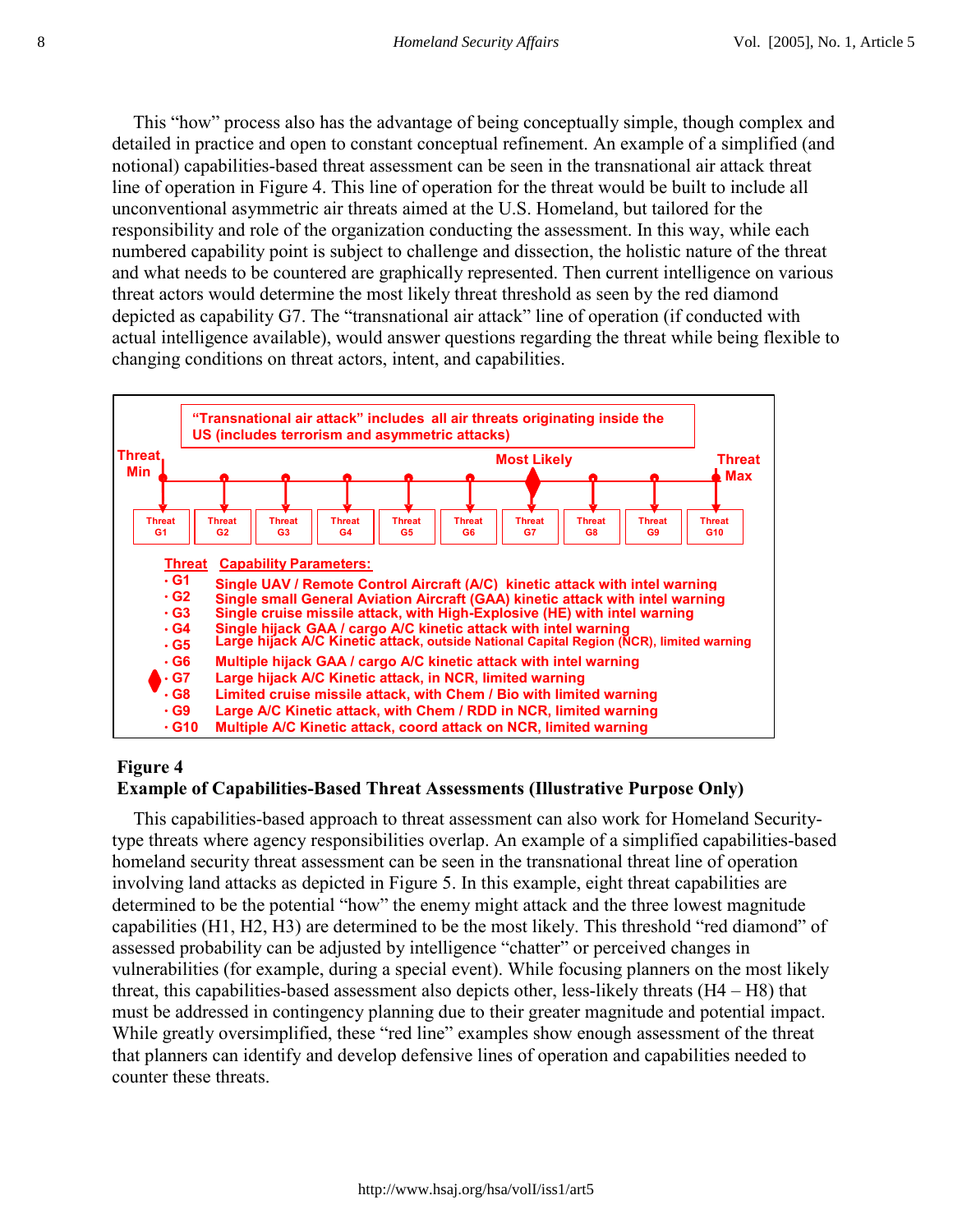

## **Figure 5**

## **Example of Capabilities-Based Threat Assessments (Illustrative Purpose Only)**

While this "how" assessment is a distinct process from traditional approaches to threat assessment, this focus on threat capabilities integrates the strengths of threat-based ("who") and responsibilities-based ("what") approaches. From threat-based, all available hard data on the threat can be integrated into an assessment of likely capabilities and maximum and minimum threats. This threat-based data is also required to define what each capability entails and its capacities and limitations (for example, defining what constitutes a "Vehicle Borne Improvised Explosive Device" or "VBIED" and what its possible delivery means). Additionally, assessments of current intelligence indicators and hostile leadership communications can focus efforts on certain threat lines and certain threat capabilities. As a result, the knowledge of the threat from a "threat-based" approach can be integrated into the proposed approach in the development of likelihood of the use of threat capacities and in determining the limits of these threat capabilities.

At the same time, each threat capability addressed on a threat line of operation ("red line") can be seen as an individual scenario that can be wargamed within a larger framework. Integrating the value of this type of "what" approach, each threat capability (i.e., capability point on a threat "red line") can be exercised as a possible scenario for planners and senior leaders to wargame agency responsibilities and required authorities. Certain "red lines" and threat capabilities can be identified as being a specific agency's responsibility because these assumptions have now been formalized and a mechanism identified to validate these divisions of responsibility. In this way, capabilities-based threat assessment is a viable and synergistic process of answering the simple and fundamental question "what is the threat?" by focusing on "how" a threat could attack the U.S. Homeland. Furthermore, this process is scalable and the resulting assessments could be as complex, or as simple, as the planning needs dictate.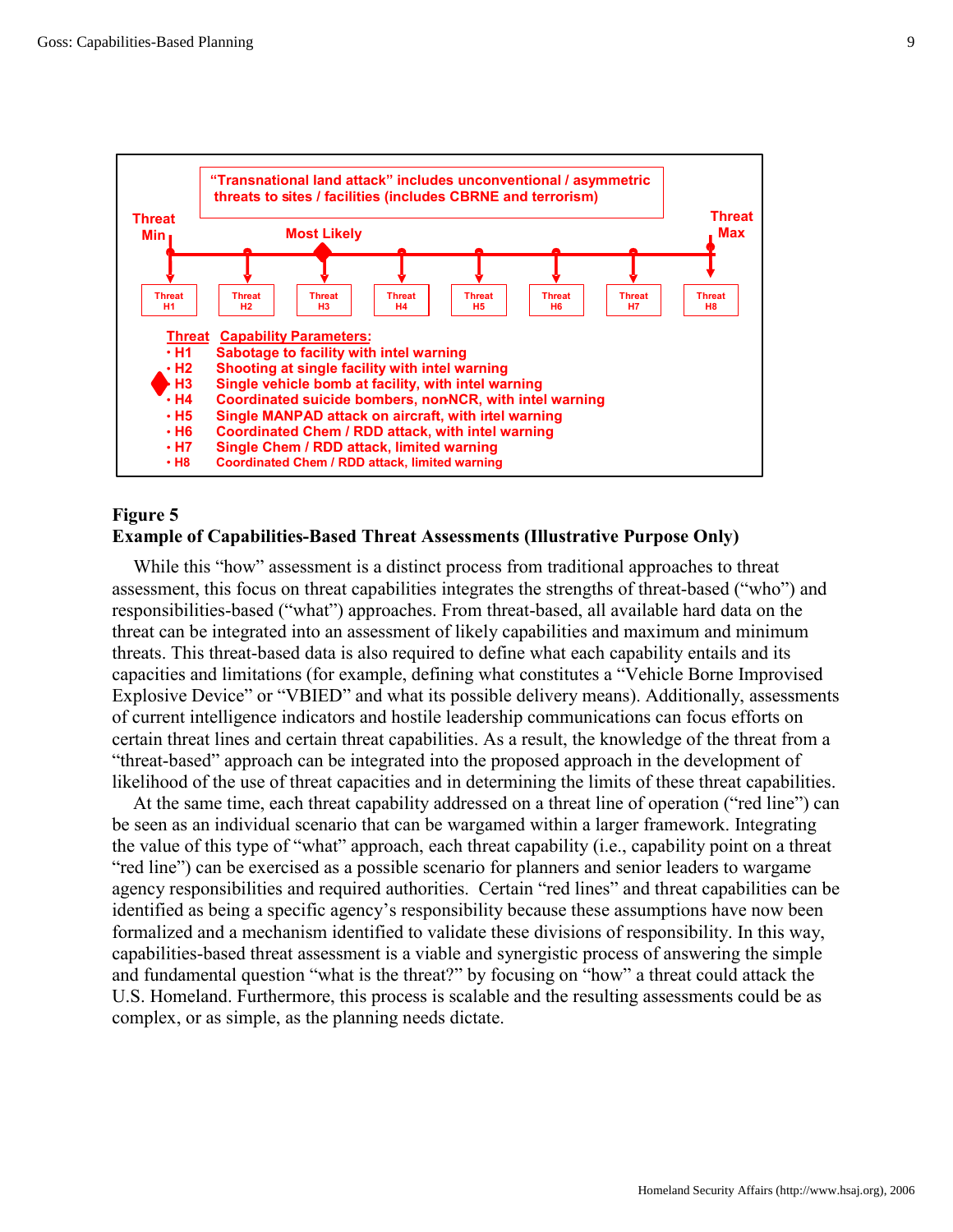## **DEVELOPING A CAPABILITIES-BASED MENU OF OPTIONS**

The key to the capabilities-based plan is a direct linkage between threat capabilities and required friendly capabilities to counter them. As the threat has been assessed into a set number of capabilities and defined with a minimum and maximum potential threat, the friendly line of operation required to counter the threat can be bounded into a similar set of capabilities bounded by the same minimum and maximum as depicted in Figure 6. Then, each threat capability is examined to determine what can be done to negate this capability and prevent its successful execution by treating each as a distinct and individual threat scenario. For each specific threat capability to be successfully executed, certain threat actions must be taken in sequence concerning planning, preparation, transit, and execution, all of which can be wargamed even with a limited amount of knowledge. From this discrete and defined scenario of potential threat actions, an individual "blue" capability plan can be. The parameters of each capability data point can be expressed as planned protective and preemptive measures directed generically against the possible threat attack method.



## **Figure 6 Capabilities-Based Planning Concept**

While the intelligence assessment of threat capabilities sets the red diamond (likely threat), the experience and judgment of senior decision-makers establish the appropriate blue diamond or "planning threshold." This is not simply a matter of matching the anticipated likelihood of threat attacks. Decision-makers may decide either to over-match the threat by placing the blue diamond at a higher magnitude than the red or by accepting a greater risk by lowering the level of resource commitment. Additionally, setting the planning threshold at a certain point does not necessarily negate or ignore all threat capabilities along the higher end of the threat lines of operation because planners can still establish contingency plans for the emergence of a set of all of these less-likely, but higher magnitude, threat capabilities. In this way the planning threshold, or "blue diamond," just differentiates between "Be Prepared To" type tasks with dedicated resources and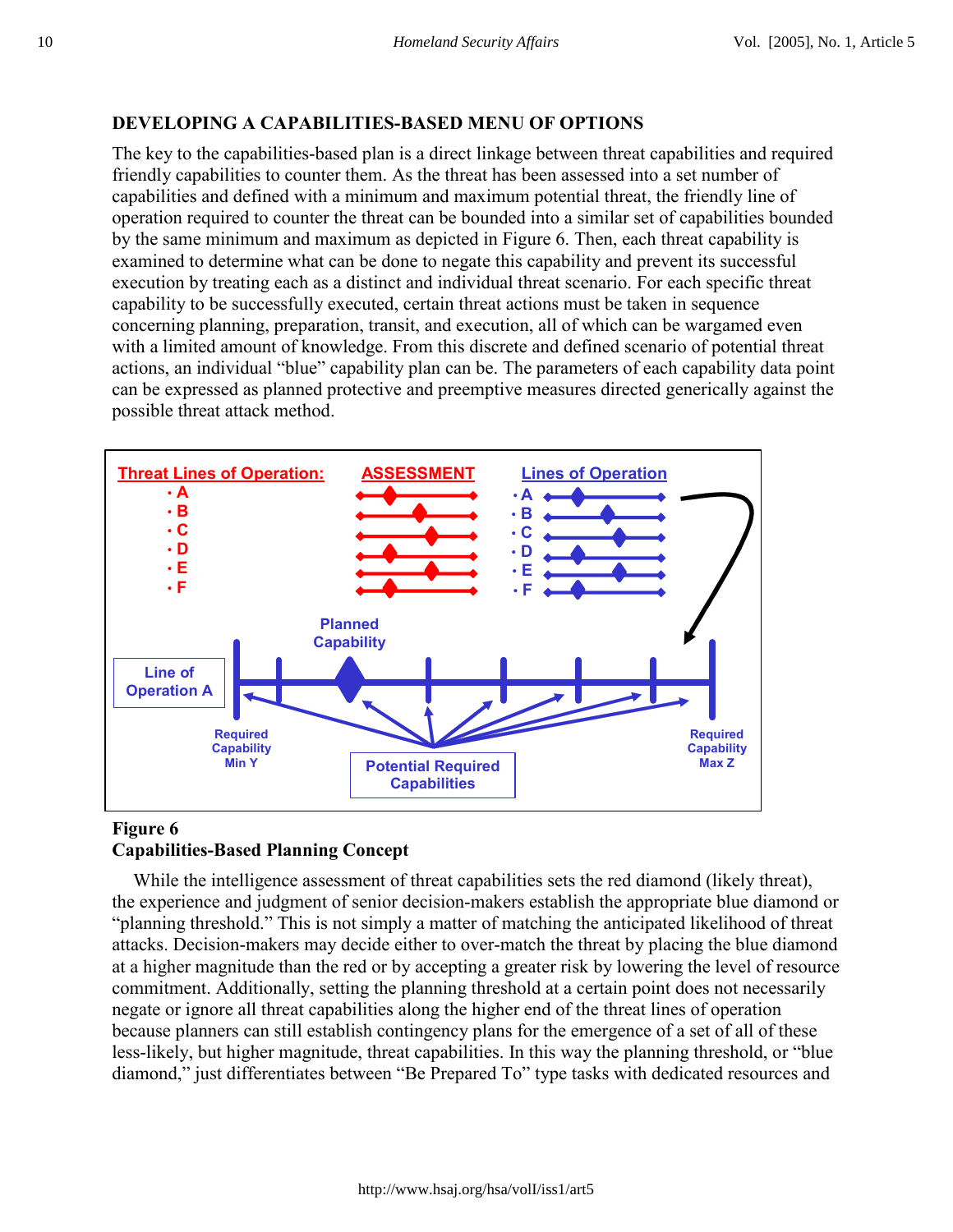unresourced contingency tasks, without eliminating any likely threats from planner attention and decision-maker consideration.



## **Figure 7 Countering Each Threat line of Operation**

The development of individual lines of operations and specific capabilities can also be a method to integrate diverse capabilities and coordinated multiple organizations into a joint response. Planners from subordinate or outside organizations can develop independent and preventative lines of operation with unique and redundant capabilities assigned to counter the assessed threat capabilities (red lines with data points). Following any guidance on assignment of tasks and overall mission(s), leadership intent, and end-state objectives, planners can then produce their own organization's assessment of required capabilities (blue lines with data points) and resources required at each blue data point. Because capability experts are asked what they can *do* to counter a specific threat capability, detection, prevention, and defensive activities can be integrated into a single capability package and expressed as a single capability data point along the appropriate friendly line of operation (i.e., collected at a single point along a "blue line"). However, the strength of this approach also is that each capability point can be simplified and expressed to senior leadership for the difficult decisions on resources and risk.

An example of this approach is how a "blue line" could be developed against the notional "transnational maritime threat" line of operation. Because each of the labeled capability data points along the threat line of operation is a specific maritime threat scenario, homeland defense and homeland security planners can address each in turn to determine what their own organization could do to counter that individual asymmetric maritime threat aimed at the U.S. Homeland. For example, to counter the most-likely threat capability, planners would assess all possible preventative actions within their assigned area that could be used to defeat an attack by a single boat-bomb with limited warning. The resulting matrix of specific actions would include detection measures such as harbor patrol, prevention measures such as waterside obstacles and buoys, and defensive measures such as armed guards on board selected vessels and a more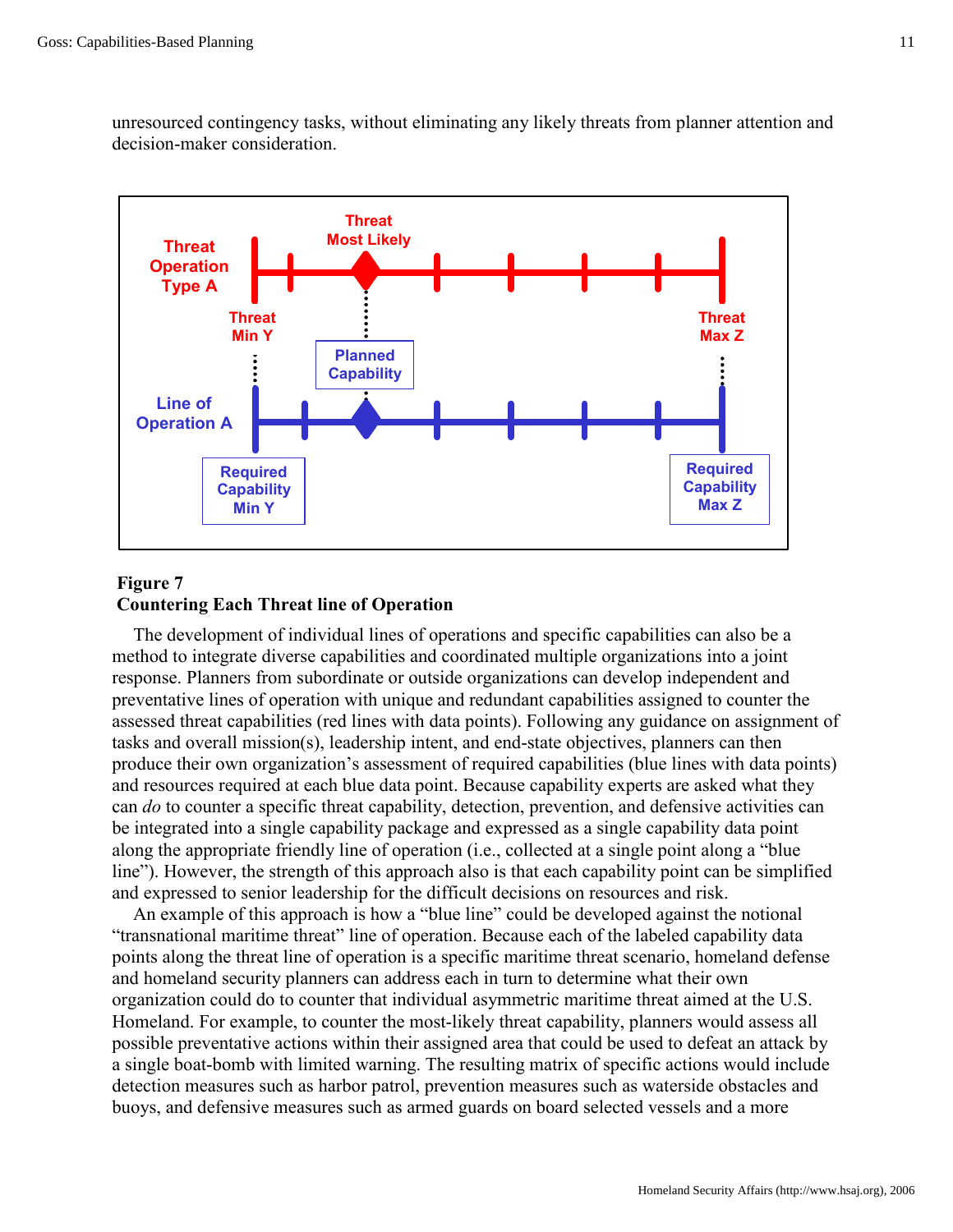heavily armed quick response force. The resources required for this capability would be identified, as would the warning time required to generate non-standing capabilities and the requirement for standing detection mechanisms to provide that warning time. While this example is grossly oversimplified, planners could use this approach to whatever level of detail required and then wargame each red capability against the proposed response to determine any shortfalls.

This example also demonstrates the inherent flexibility and adaptability of this approach to planning because the discovery or suspicion of a new threat capability or the emergence of a new threat group with an innovative line of operation against the United States would dictate the addition of blue points or possibly even entire new blue lines of operation. But this could be done during wargaming or even during crisis action planning without disrupting the larger concept of operation and planning approach. Decision-makers could also remove red lines and threat capabilities as threats are degraded or responsibilities shift between organizations. Resetting the "planning threshold" for each defensive line of operation can also be adjusted based on the latest threat intelligence queuing and decision-makers' judgment of the environment. This inherent flexibility and the cyclical nature of capabilities-based planning help integrate contingency planning and current operations by removing the distinction between how the two are expressed and assessed.

Because each friendly capability is matrixed individually, the process of determining resource requirements is relatively simple yet dynamic in response to a changing environment. The resources needed for each individual capability along each line of operation can be added and, after removing possible resource duplication, the total cost in personnel, equipment, and funding can be easily calculated. Because each capability data point can be considered as its own scenario and can be made as detailed as required with specific parameters and shaping assumptions, the resource requirements for each can be determined by asking the simple question, "what type and level of resources does your organization need in order to counter this specific threat?" For senior decision-makers and operators alike, this establishes a key linkage between resources and assessed threats in a straightforward manner.

Additionally, this process will reveal any required "enablers" (staff support tasks, standing or pre-designated command and control relationships, pre-approved authorities for using force, concept of employment for any alert forces, or coordinated surveillance tasks) needed for the planned capabilities (blue lines) to be executed. This can be done through internally wargaming the prevention plan at each capability point to determine what non-resource requirements – in communications, coordination, and authorities for example – were shortfalls or roadblocks to successful execution. This type of structured, but flexible, mini-scenario assessment and discussion can also facilitate coordination of which organization can most effectively deliver enablers and capabilities for prevention. By combining required resources with needed enablers, the cost of each "menu" item can be easily determined and clearly expressed as building blocks in capability to facilitate senior decision-makers' assessment of where the planner threshold should be established.

## **A CAPABILITIES-BASED VERSUS RESOURCES DECISION-MAKING APPROACH TO RISK**

While this planning process allows for the identification of resources required at each point on blue lines of operation to deliver the needed capabilities, setting the planning thresholds allows senior decision-makers to have a deliberate mechanism to allocate resources and assess risks. This capabilities-based planning method addresses the concerns of the current USNORTHCOM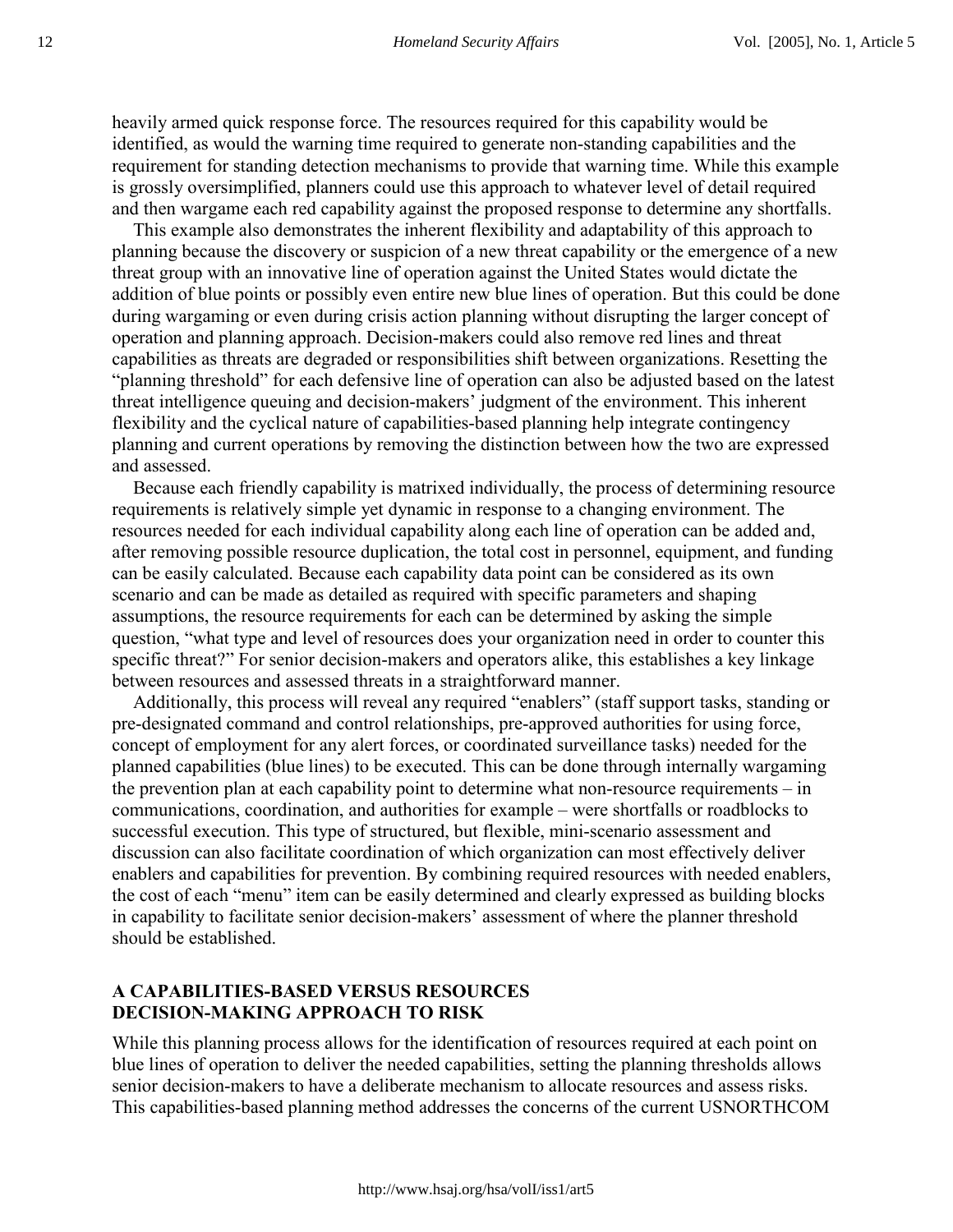combatant commander by calculating and expressing the answers to the two key decisions "what do these resources buy?" and "where and how much is an acceptable level of risk for this Plan?" As seen in Figure 11, the process of matching threat capabilities and counter capabilities intentionally facilitates this decision-making judgment on resources versus risks by expressing the "building blocks" of capabilities as requiring a set number of resources to mitigate the risk of the threat capability they are built to counter. When the planned (and resourced) threshold is placed to match the most likely assessed level of threat, that number of dedicated resources can be stated as counter to that level of risk, as well as less robust threat capabilities (i.e., a preventative capability for multiple truck bomb attacks could claim to address the threat of a single truck or car bomb). However, planners may recommend, and decision-makers may select, either to assume a greater degree of risk by moving the "Planned Capability" threshold to the left (only addressing lower magnitude threat capabilities) or to increase the resource commitments to "buy down" the risks of less-likely, but greater-magnitude threat capabilities (see Figure 8).



#### **Figure 8**

### **Assessing Resource Levels and Risks**

As seen in the simple graphic above, this planning method addresses one of the major challenges by providing a formal mechanism to simplify complex contingency plans for presentation to senior decision-makers. By overlaying threat lines of operation ("Red Lines") with preventative lines of operation ("Blue Lines"), this can be done without oversimplifying resource and risk decisions or confusing the linkage between assessed threats and planned counters. While the intelligence assessment will determine the most-likely threat level and the placement of the red diamond on a threat line of operation, this approach appropriately places the decision of establishing the planned capability threshold or blue diamond where it belongs: in the hands of senior decision-makers. But unlike more traditional approaches to homeland defense and homeland security planning, now this decision is better facilitated and the risk-versusresources trade-offs are better understood.

This approach also can be used to identify and mitigate mismatches in capabilities. As depicted in Figure 9, this is conceptually as basic as comparing likely threat capabilities and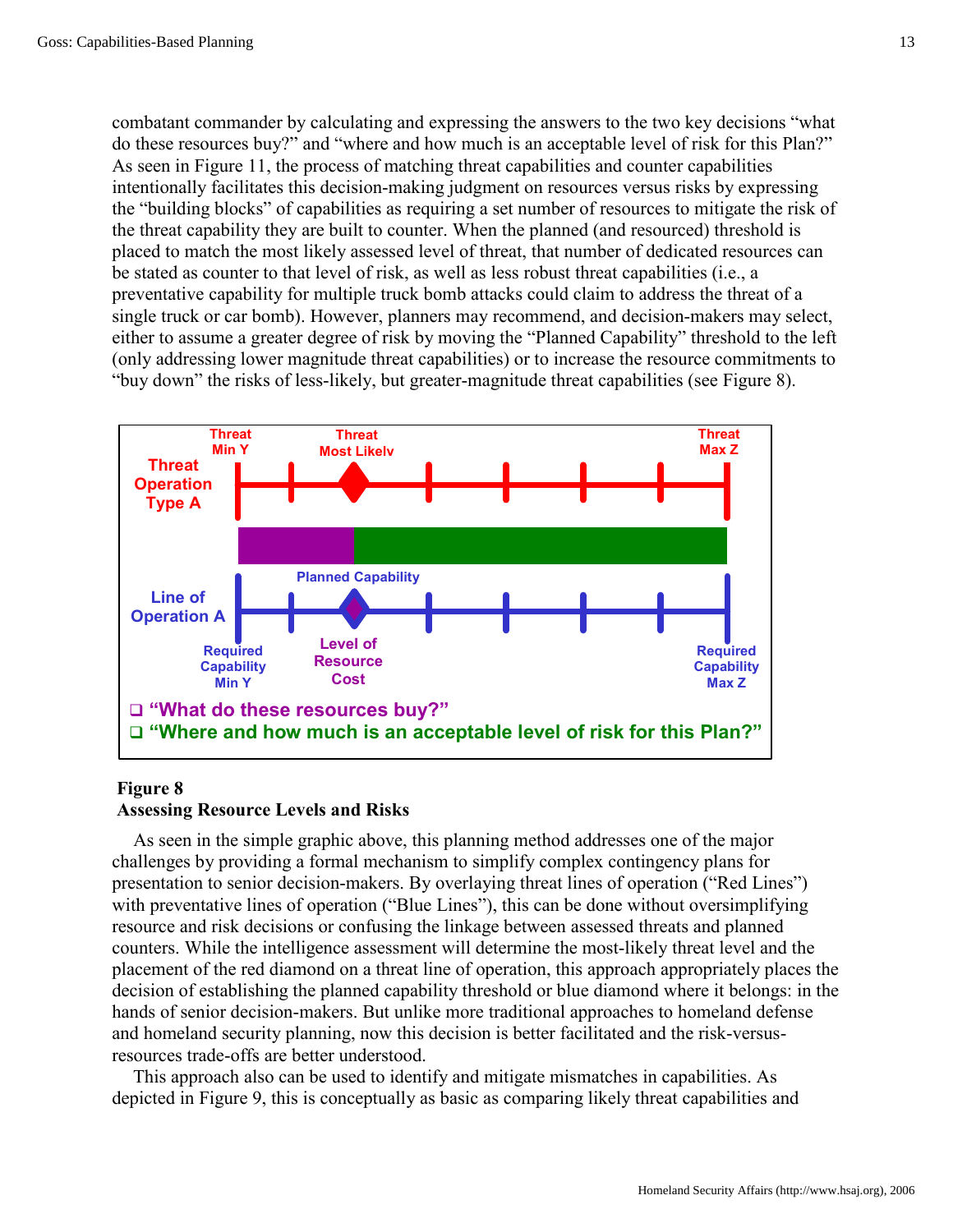available prevention capabilities. Where no counter capabilities exist, mitigating long-term risks requires investment and research strategies to develop what is necessary. Once the red lines and blue lines are compared to determine other shortfalls, mitigation strategies can also be developed on short-term risks. There are three possible ways to address a capabilities mismatch: increase preventive capabilities (move "Blue Diamond" to the right); degrade attack threat capabilities (force "Red Diamond" to the left); or accept risk for threat capabilities (identified as short-term shortfalls). The salient point of the analysis portrayed in Figure 9 is that this approach allows for a method of both developing and expressing these mismatches to senior decision-makers.



## **Figure 9 Determining Capabilities-Based Shortfalls**

This capabilities-based approach to planning introduces both flexibility and adaptability by helping planners to define a menu of required capabilities rather than numerous, individual solutions to narrowly-defined, highly-scripted scenarios. Capabilities-based planning treats the threat as a continuum, within prescribed limits, rather than as a set of single-point values. This highlights one weakness in the concept: a more specific intelligence warning is required to determine the "where" and the "when" of the threat attack and the detailed tactical planning of where counter-capabilities need to be executed. But modified and tailored capabilities packages could also provide a general deterrence value by demonstrating an ability to counter threat lines of operations. The end result is a comprehensive "menu" of options to prevent and defeat attacks, expressed as a list of potential lines of operation against the threat and a list of specific capabilities required to meet and overcome inherent challenges in homeland defense and security planning.

## **CONCLUSION: The Adaptability of a Capabilities-Based Contingency Methodology**

As required by the defensive mission of protecting the United States, capabilities-based threat assessment allows a greater focus on the "how" and not the "who" of the threat. Planners need to identify the threat of a truck bomb, for example; it matters little to defense and security planners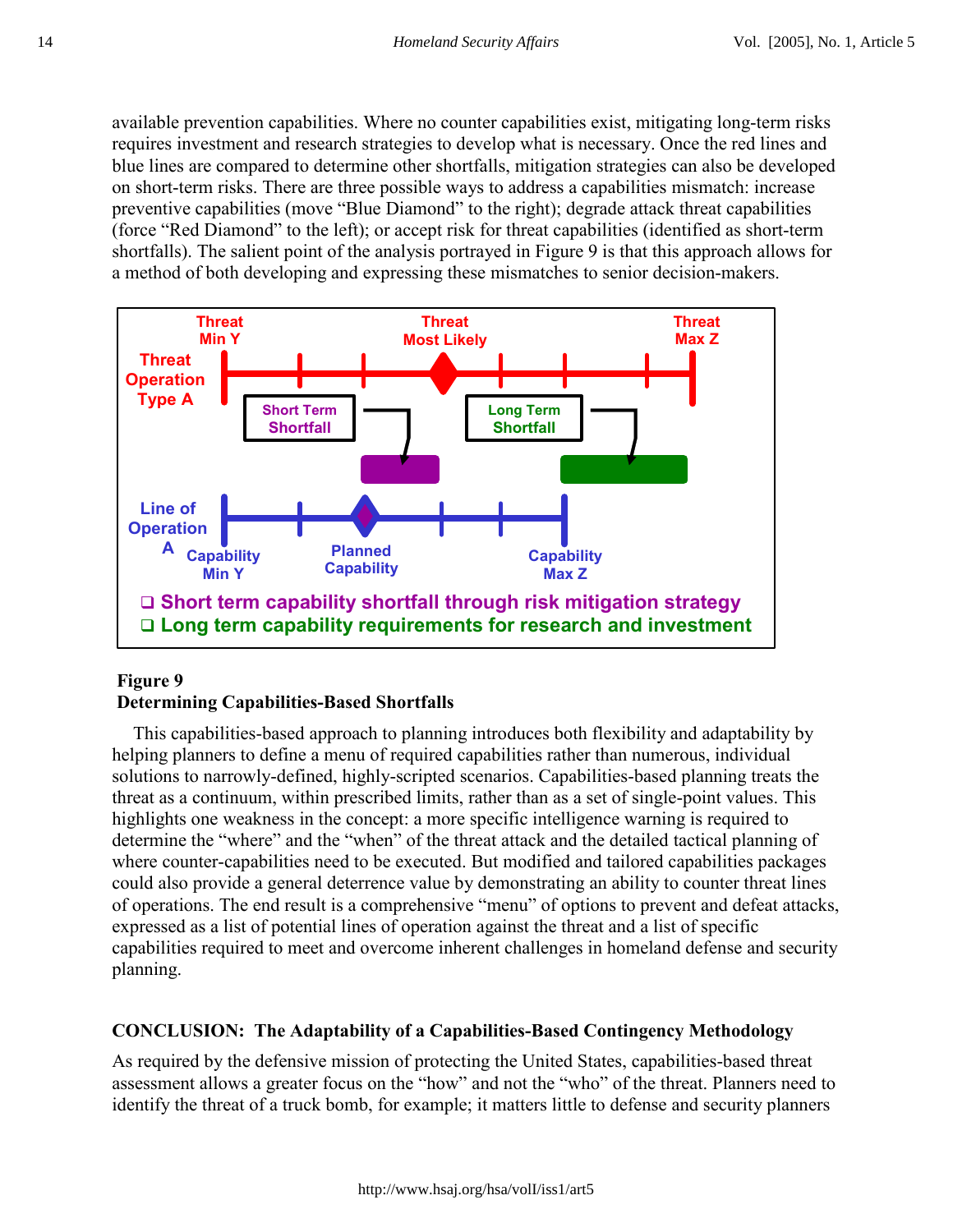which group actually recruited the driver or rented the truck. By using a capabilities-based approach to threat assessment, the question "who is the threat?" is reworded as "what could the threat *do*?" to allow exploration of a much broader range of eventualities and give homeland defense or homeland security planners a defined and detailed threat to plan against. This alone would be welcome in nearly all contingency discussions on protecting the U.S. against terrorist threats as a method to overcome challenges of uncertainty haunting current homeland defense and security planning efforts.

One of the fundamental advantages of the capabilities-based planning process is that it is explicit. In expressing the threat assessment and resulting capabilities menu, the planning process model is rendered transparent. Assumptions and choices are tested and challenged in order to constantly revise, update, and improve the contingency plan. The planning process should integrate the needs and experience of senior decision-makers by presenting plans in a comprehensible format and allowing iterative involvement at every level of management and across different agencies and organizations. Capabilities-based planning can fulfill this requirement by formulating plans that can be expressed and adapted as both a menu of options and a rheostat of degrees of preventive response – all dictated by changes in intelligence warning. This approach to contingency planning exceeds the overall objective to overcome uncertainty with flexibility in planning.

Capabilities-based planning can therefore be seen as a way to combine the strengths of the threat-based and scenario-based planning methods while maintaining the required level of flexibility given the evolving nature of the threat. Because of the diffuse threat environment and the great probability of the enemy's use of surprise, each piece of new intelligence further refines what threat capabilities exist. Any "actionable intelligence" triggers the execution of pre-planned defense and security capabilities with required resources already identified and enabled. Secretary of Defense Donald Rumsfeld described this concept well when he wrote,

It's like dealing with burglars: You cannot possibly know who wants to break into your home, or when. But you do know how they might try to get in. You know they might try to pick your lock, so you need a good, solid, dead bolt on your front door. You know they might try breaking through a window, so you need a good alarm. You know it is better to stop them before they get in, so you need a police force to patrol the neighborhood and keep bad guys off the streets. And you know that a big German Shepherd doesn't hurt, either. $16$ 

While all this may seem like common sense (as most quality planning is), a plan's effectiveness is limited by how comprehensive and comprehensible the resulting plans and briefings are – whether the plan is to stop a burglar or terrorists. The proposed capabilities-based planning method accomplishes this by producing a menu of options for decision-makers that is directly related to specific threat capabilities and linked to specific resources.

<sup>1</sup> Fire Department of New York City, *FDNY Strategic Plan 2004-2005* (New York City Fire Department, January 1, 2004), ii.

<sup>2</sup> U.S. Department of Homeland Security, *National Strategy for Homeland Security (NSHLS)*, July 2002

<sup>(</sup>Washington, D.C.: US Government Printing Office, 2002), 3.